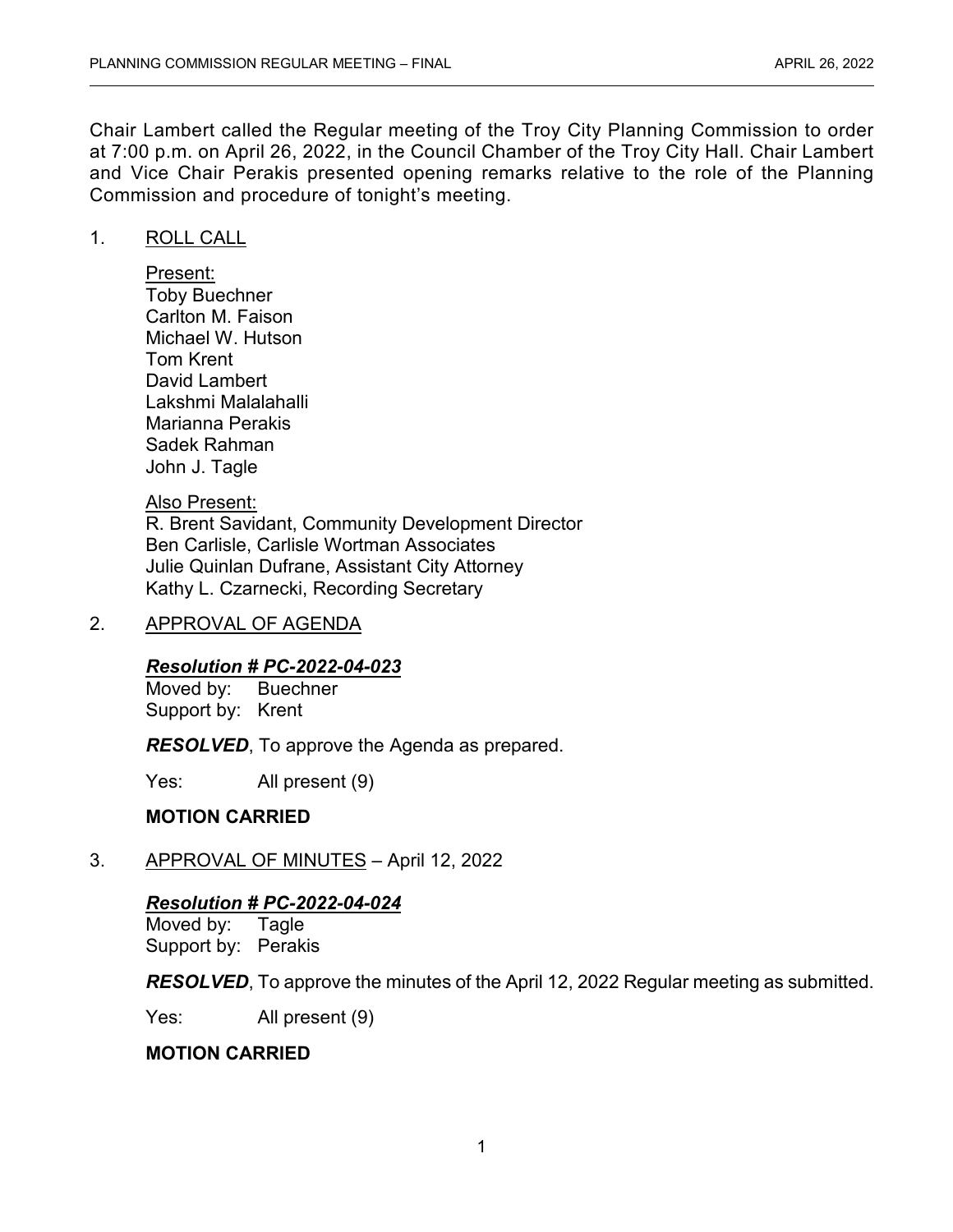# 4. PUBLIC COMMENT – For Items Not on the Agenda

There was no one present who wished to speak.

## **PUBLIC HEARING**

5. PUBLIC HEARING - PRELIMINARY SITE PLAN REVIEW (SP JPLN2021-0023) – Proposed Eckford Oaks One Family Residential Cluster, North side of Eckford, West of Rochester (PIN 88-20-15-251-026 and 88-20-15-251-017), Section 15, Currently Zoned R-1C (One Family Residential) District

Mr. Carlisle reviewed the background of the Preliminary Site Plan application for Eckford Oaks cluster development as relates to location, adjacent zoning, parcel size, access, and natural resources encumbered by wetlands, floodplain, floodway, tree cover and Houghton drain.

Mr. Carlisle addressed the parallel plan, comparing what could be developed by right under the R-1C residential zoning district. Mr. Carlisle addressed the intent of the cluster development option, noting the applicant would achieve five (5) additional units and 45% of open space would be preserved. He stated the tree preservation study/plan notes most trees are of good quality and no mitigation is required. Mr. Carlisle said the plan provides for a 10-foot-wide public pathway through the development to connect with the existing path that starts at Daisy Knight Dog Park on Livernois through to the Department of Public Works (DPW) site to the north. He addressed the applicant's request to waive the required setbacks for construction of decks along the northern property line abutting the DPW yard and the EP (Environmental Protection) zoned property. Mr. Carlisle said the applicant proposes to build ranch style homes and asked that the applicant indicate building materials. Mr. Carlisle reviewed the Cluster Standards as set forth in Section 10.04.I.

In summary, Mr. Carlisle said the Planning Commission shall determine if requirements are met to qualify for a cluster development option, if the required Cluster Standards have been met, and if the additional number of units is commensurate with open space being preserved. He asked the Planning Commission in its deliberation to consider the impact of grading upon the onsite wetlands and floodplains, the applicant's request to seek relief of setback requirements to construct decks and to address building materials with the applicant.

A brief discussion among Board members and the administration followed, some comments relating to:

- Parallel plan versus cluster development option.
- Feasibility of building on floodplain, floodway, wetlands.
- R1-C residential zoning district regulations, as relates to lot size.
- Number of units permitted by right; 21 or 18 units, subject to buildable lots.
- Approval process of cluster development option.
- Intent of EP zoning district; similar to conservation easement.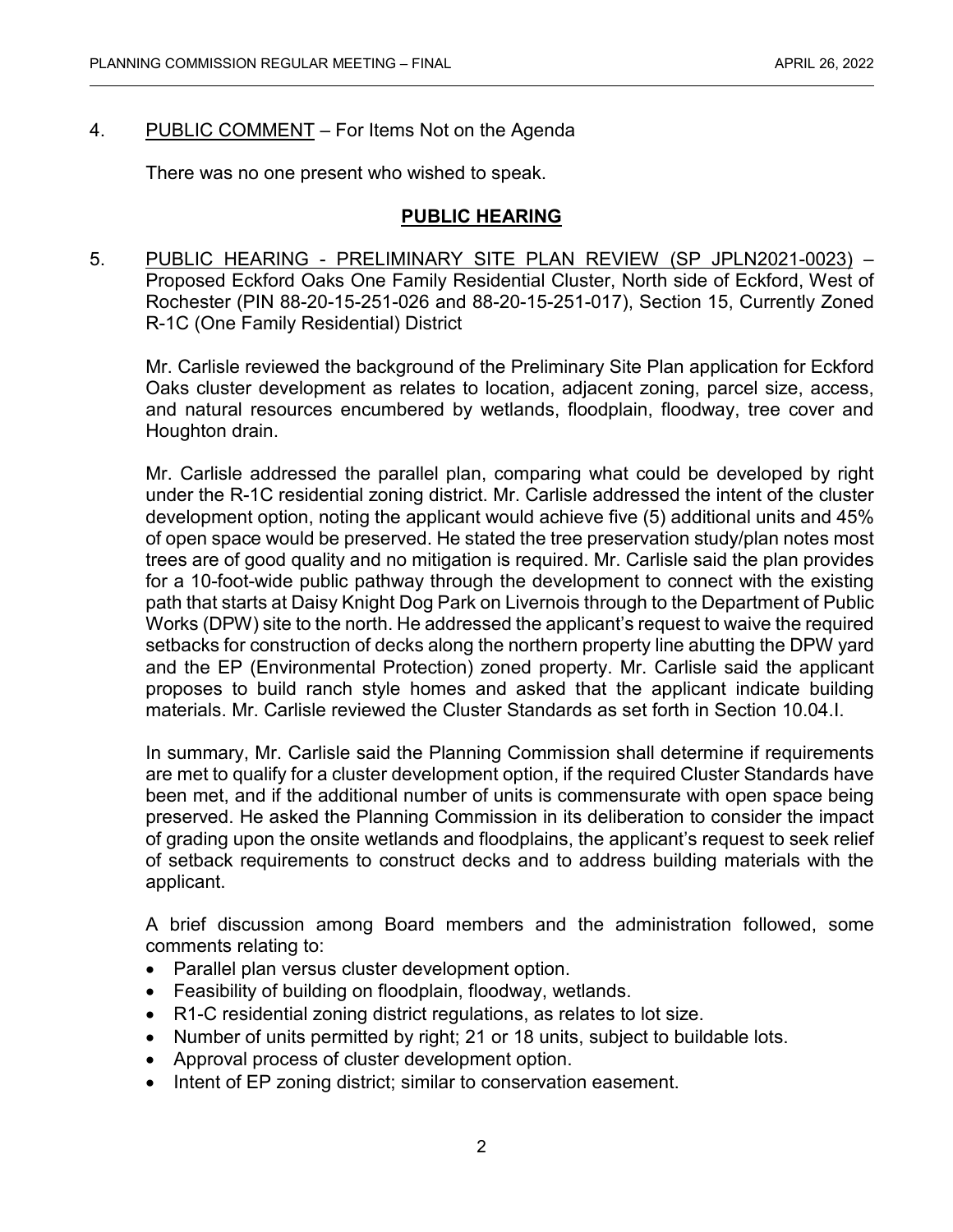Bruce Michael, developer for the project, said the homes are of a craftsman-style architecture constructed of stone and wood siding with a 6-foot covered front porch with columns. He shared with the Board a few samples of building materials. Mr. Michael addressed elevations and floor plans, and the intent to build ranch style homes to serve the baby boomer age group. He indicated a base price of \$500,000, plus additional costs for structural options available to purchaser. Mr. Michael addressed tying-in to a regional detention facility, providing a public pathway connection to the existing pathway, and saving as many as trees as possible with a least disturbance to the existing wetlands.

There was discussion on:

- Wood siding; engineered, maintenance-free, fade/insect resistant product, 30-year warranty.
- Elevations; three elevations based on ranch style home, garage door elements.
- Floor plans; accommodation for physical accessibility, basements.
- Waiver of setback requirements for decks; 9 of 26 units require waiver.
- Visual view of residents; existing woodlands, vegetation, seclusion.
- Distance from the road to the homes parallel on the north property line.
- Parallel plan versus cluster development option.
- Number of units permitted by right; 21 or 18, subject to buildable lots.
- Quality of trees on site; preservation of trees.
- Environmental impact; less with cluster development option.
- Detailed engineering drawings at Final Site Plan approval; assurance no negative impact to neighboring properties.
- Percentage of units that can be constructed as ranches; 60-70%.
- Grading, drainage and protection of existing tree root balls.
- Paving of road at developer expense; small portions would remain unpaved.

# PUBLIC HEARING OPENED

The following residents were generally in opposition of the proposed development and expressed concerns relating to existing drainage/flooding issues, density, traffic increase, cut-through traffic, safety of residents, safety of Leonard Elementary school children, lack of sidewalks, proposed development not a fit to characteristics of neighborhood, environmental impact on wetlands and wildlife and paving of road if cost is imposed on residents.

- Anthony Kapas, 501 Eckford; referenced material submitted (petition with 28 Eckford homeowner signatures, copy of front page of purchase agreement, Eckford street lot configuration); expressed concern with being "sandwiched" between proposed developments
- Randy German, 841 Eckford; offered pictures on phone illustrating existing drainage/flooding issues
- Dave Duda, 873 Eckford
- Brad Surman, 882 Eckford
- Talal Kakos, 983 Eckford
- Bob Kage, 718 Eckford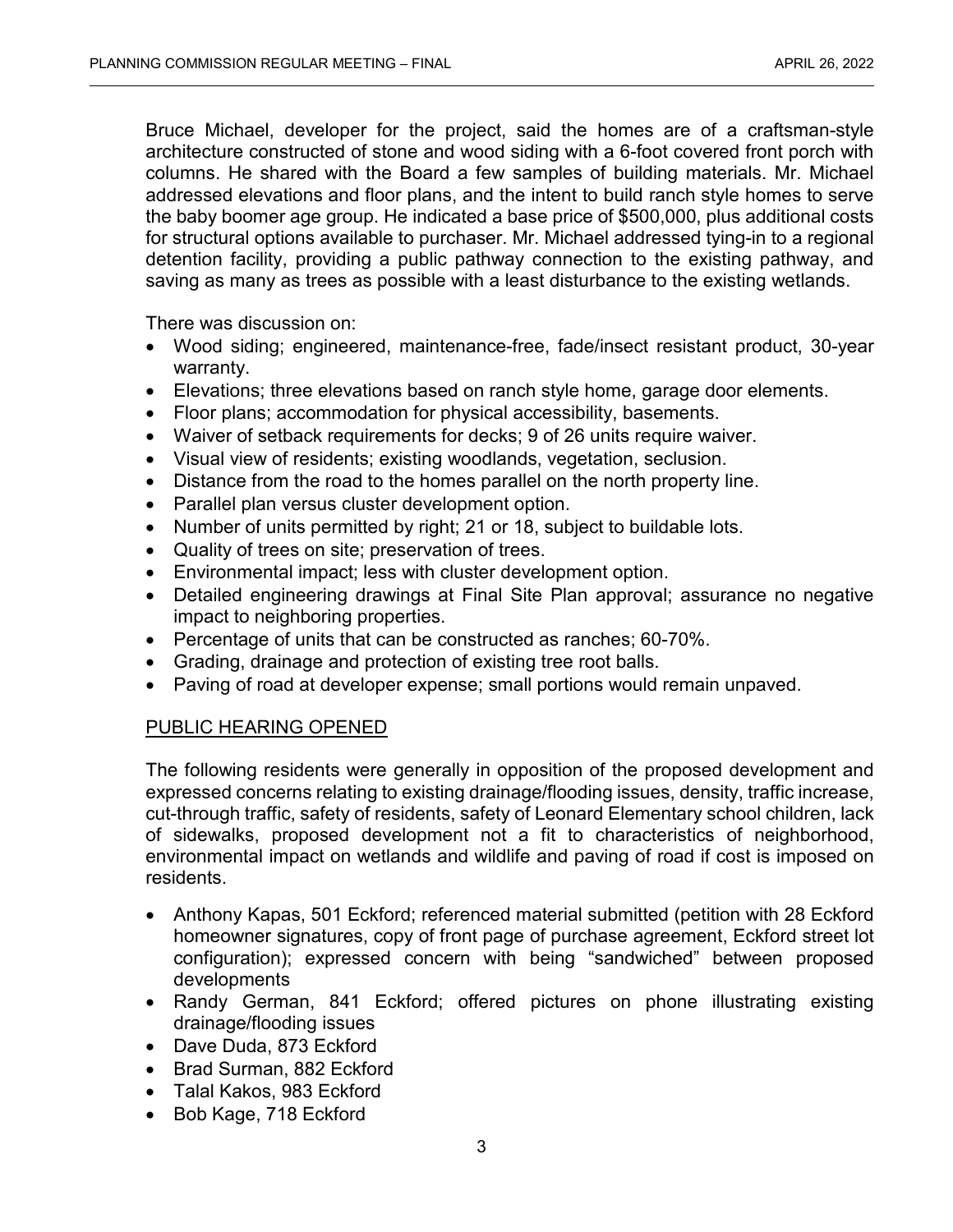- Lisa Ruffin, 914 Eckford
- Mitch Doepke, 870 Eckford
- Rhonda Jewell, 689 Eckford; shared flash drive of pictures illustrating character of neighborhood, existing drainage/flooding issues
- Ronald Eng, 749 Eckford; addressed noise pollution from DPW yard
- Caitlin Rider, 770 Eckford; father Jeff Rider also in audience
- Marge Kowalak, 850 Eckford
- Mo (Maurits) Winkleprins, 650 Eckford
- Tom Randazzo, 273 Eckford
- Cheryl Kapas, 501 Eckford; addressed hazardous curve in road
- Anne Warlick, 845 Eckford
- Irys German, 841 Eckford; shared pictures on phone illustrating existing drainage/flooding issues

# PUBLIC HEARING CLOSED

Discussion followed on:

- Traffic study; review by Engineering did not warrant study; Planning Commission could request traffic study, if so desired.
- Paving of road; City requires developer to pave at their expense, small portion will remain unpaved.
- Concerns with existing drainage/flooding; potential for improvement with proposed development tie-in to regional detention basin.
- Parallel plan vs cluster development option, as relates to preservation of open space, environmental impact, density.
- Existing tree coverage sufficient to buffer homes on Eckford.
- Traffic concerns; safety, traffic control, no sidewalks.
- Existing characteristics of neighborhood.
- Hazardous curve in road on Eckford.
- Consideration of proposed setback requirement deviations; number of units seeking deviation.
- Property rights of both the developer/property owner and residents.
- Open space if developed by right; Mr. Michael estimated 3.5 acres.

# *Resolution # PC-2022-04-025*

Moved by: Krent Support by: Faison

*RESOLVED*, The Planning Commission hereby recommends to the City Council that the proposed Eckford Oaks Site Condominium (One Family Residential Cluster), 26 units/lots, North side of Eckford, West of Rochester (Parcels 88-20-15-275-026, 88-20- 15-275-017), Section 15, approximately 8.7 acres in size, Currently Zoned R-1C (One Family Residential) District, be approved for the following reasons:

1. The cluster development better protects the site's natural resources than if the site were not developed as a cluster.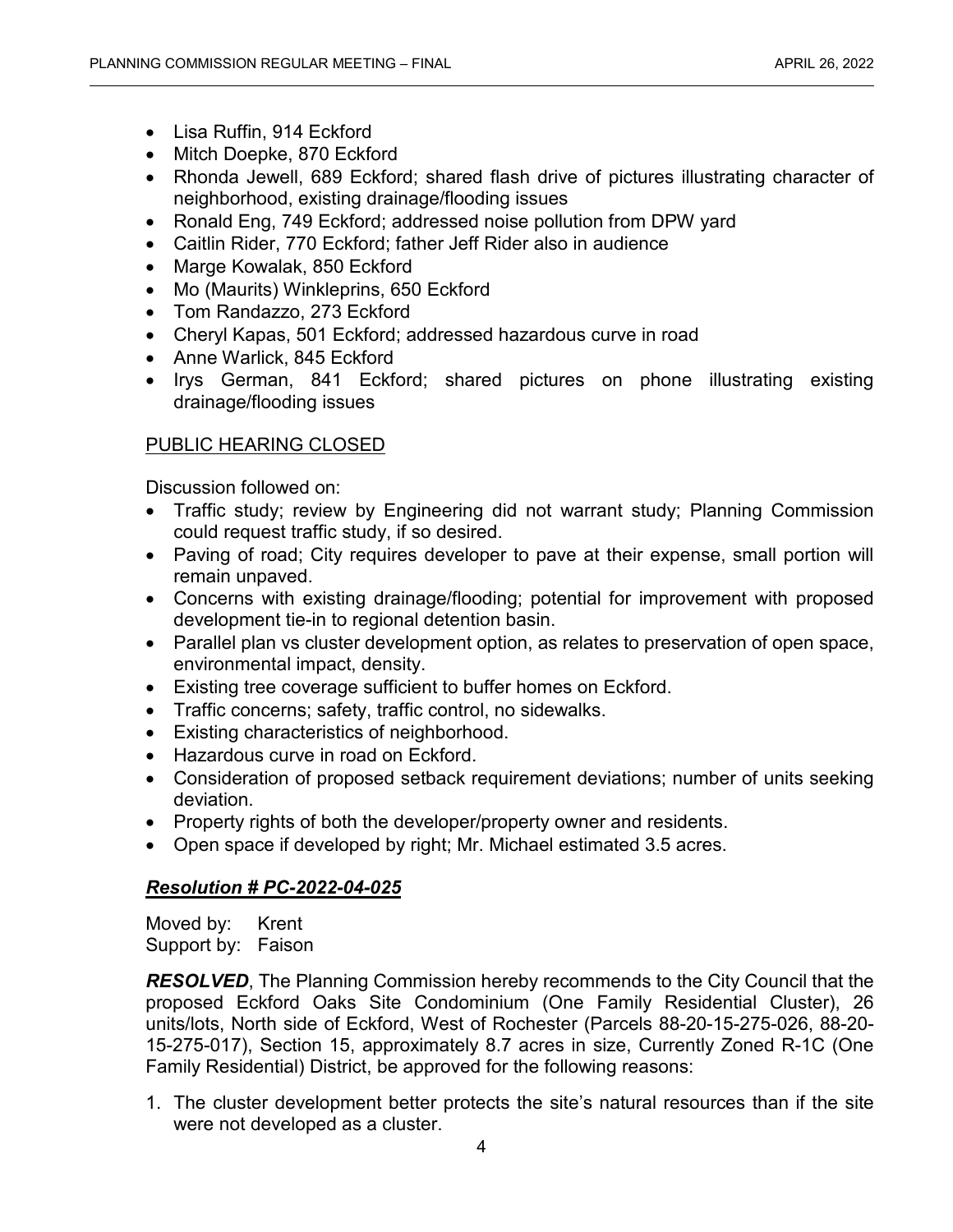- 2. The cluster development better protects the adjacent properties than if the site were not developed as a cluster.
- 3. The cluster development is compatible with adjacent properties.
- 4. That the setback requirements be waived for the decks along the north side of the property because they are adjacent to environmentally protected land and the City of Troy property.
- 5. The site can be adequately served with municipal water and sewer.
- 6. The cluster development preserves 45% open space, to remain open space in perpetuity.

**BE IT FINALLY RESOLVED,** The Planning Commission offers the following design considerations:

- 1. The applicant shall indicate limits of grading to conform impact upon onsite wetlands and floodplains, prior to Final Site Plan Approval.
- 2. The applicant shall provide protection of trees on properties 1 and 2 where possible by draining water in a creative way to avoid damage to root balls of some major trees.
- 3. The applicant shall insure 70% of the homes built on this property will be ranch style.
- 4. That an Open Space Preservation Agreement is provided, prior to Final Site Plan Approval.
- 5. That the applicant plant new trees to buffer the street for the homes to the north, should those trees be affected by the re-grading of the property.

## Discussion on the motion on the floor:

Chair Lambert addressed concerns expressed by the public as relates to traffic and said attention should be given to traffic control especially near the elementary school. He said he believes the cluster plan is a better solution for the preservation of green space.

Following discussion among Board members and the administration with respect to what percentage of homes could be built as ranches, Mr. Michael said he is comfortable that 70% of the homes could be built as ranches.

Yes: Buechner, Faison, Hutson, Krent, Lambert, Perakis, Tagle No: Malalahalli, Rahman

## **MOTION CARRIED**

# **OTHER ITEMS**

# 6. PUBLIC COMMENT – For Items on the Agenda

There was no one present who wished to speak.